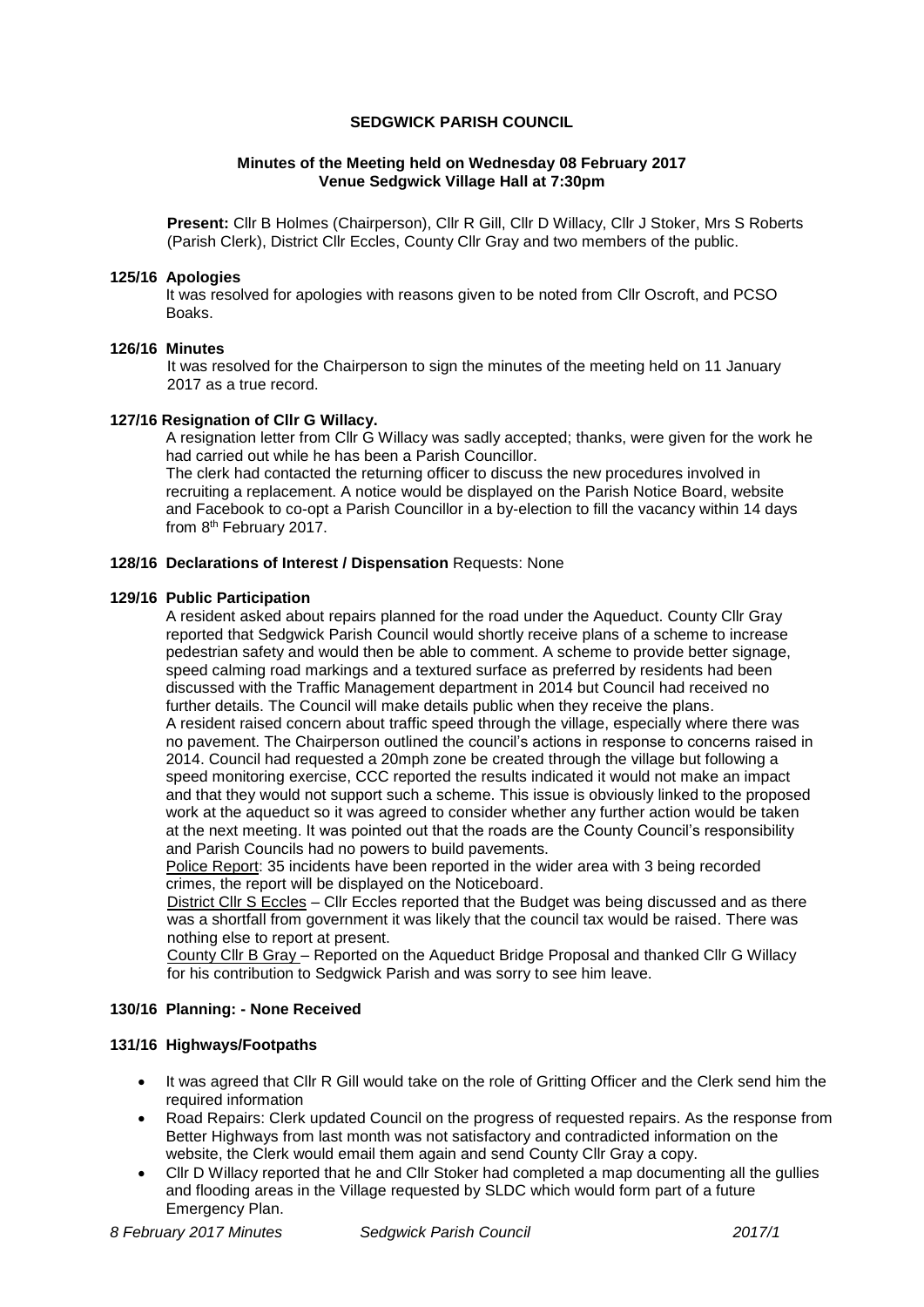It highlighted the need to report the drain on Force Bridge was blocked on the north/east side which caused the road on the bridge to ice up in severe weather conditions. Clerk to report the blocked drain and report back at the next meeting.

# **132/16 Playground /Millennium Field**

- Cllr Stoker volunteered to take on the role of Playground Officer and to carry out the monthly check on the Millennium Field and report back to the Parish Council
- Safety Inspection Actions: It was agreed for Cllr Stoker to obtain quotes to replace the matting under the swing, with a further quote for a small slide with matting and further matting in the basketball area. Cllr Stoker will liaise with Cllr Willacy on this project. Cllr Holmes displayed the new safety sign and Cllr Willacy agreed to erect the sign on the gate at the entrance of the millennium field.
- Clerk to contact the Contractors who cut the grass to check arrangements are in place for the next year of our 3-year contract and report back at the next meeting.

### **133/16 Canal**

- 1) Cllr D Willacy reported all the trees in phase 1 of the scheme had been felled; further removal of wood through the field would be dependent on the weather but would hopefully be completed soon. The scrub in the wet area would rot down and provide a habitat for wildlife, the scrub in the dry area has been burnt. An inspection has taken place and the mile stone and wheel hooping station were now visible. The possibility of adding information signs and access paths was suggested. It was agreed to consider the Canal Management Plan at the next meeting to establish future action.
- 2) It was reported that the fence along the Canal needed repair; Cllr Willacy would obtain quotes for the next meeting and discuss with the farmer.

### **134/16 Sedgwick Village Hall**

- Mr J Goodland reported the fire survey had been completed and measures had been implemented to meet the requirements.
- Broadband and a phone line have been fitted at the Village Hall as part of our transparency funding initiative but the internet is still not working. Mr Goodland had spoken to BT – Maureen and was awaiting an appointment for an engineer to fix the broadband. It was agreed for the Clerk to contact BT, establish what the delay was and update Mr Goodland.
- Dates forwarded to Council for future meetings, Chairperson to check and confirm with Clerk before distribution of agreed dates.

#### **135/16 Finance**

- a) It was noted the bank balance as of 30 November, was £17,424.90
- b) Payments: Village Hall- room hire & insurance contribution £182 and James Park Tree Services £1500.00
- c) Chairperson had submitted all the paperwork required in opening the new savings account.

# **136/16 Plans for Annual Parish Meeting 15 March 2017**

- A proposal for each Parish Councillor to report on what their remit had been in the last twelve months and what had been accomplished for the Parish would be on the agenda.
- The Clerk would provide all invitation and request village reports
- Chairperson would provide refreshments, the agenda, a poster, also notify the Guides that the Hall would be used on the evening of 15 March
- Cllr Gill would provide photographs of work carried out in the Village.
- The newsletter would highlight the Annual Parish Meeting, along with other issues. The draft copy would be emailed shortly for Councillors to approve before going to print.

#### **137/16 Correspondence:**

**Battles Over. A Nations Tribute**: Chairperson had raised this with Station Parish Council Our suggestion to join together to organise a beacon on 11.11.18 was well received and would lead to further discussions in January 2018